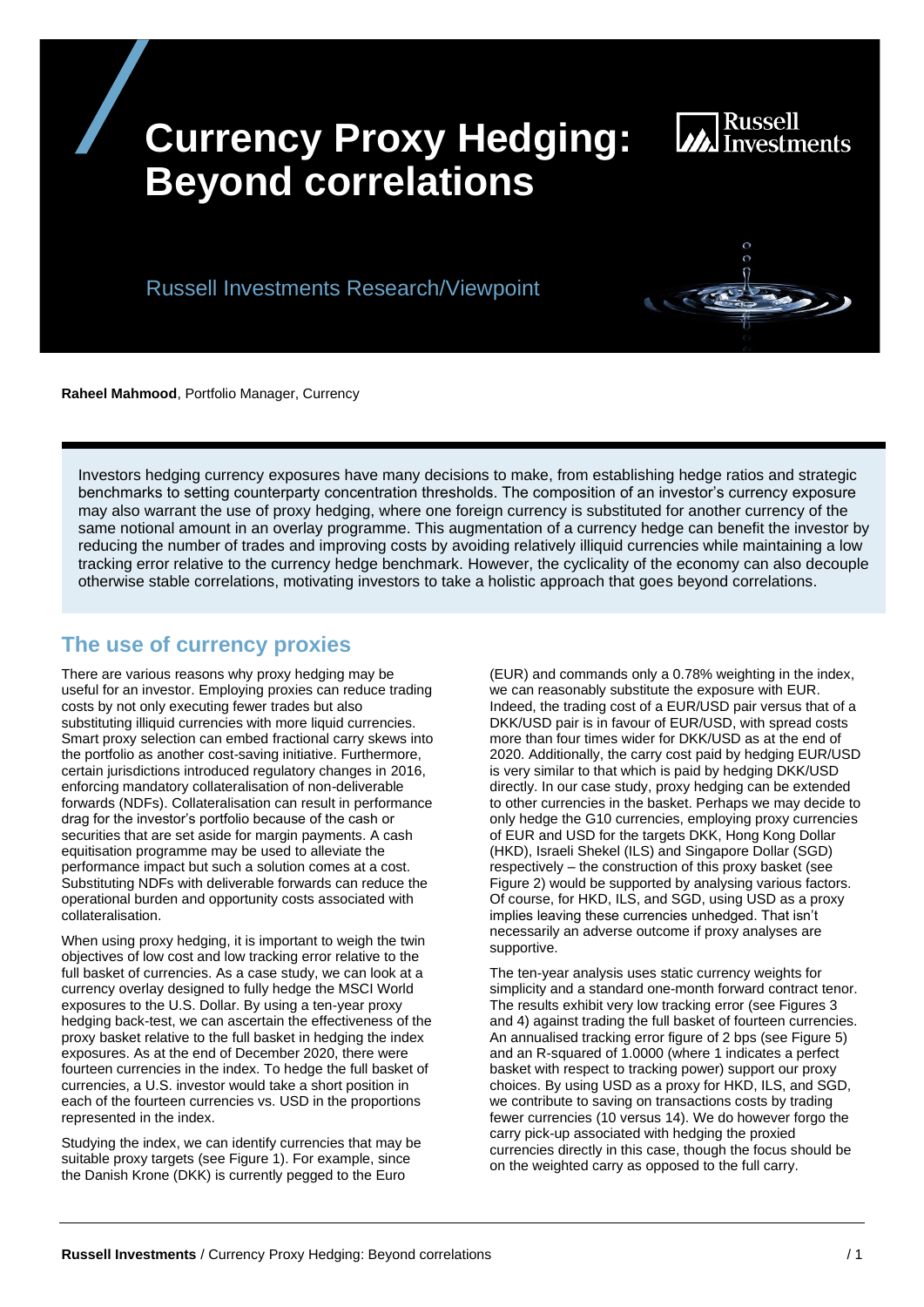| <b>CURRENCY</b> | <b>WEIGHT</b> | <b>ANN. CARRY</b><br><b>PICK-UP</b> | <b>SPREAD COST</b><br>(1M FWD), BPS | <b>PROXY</b> | <b>CORRELATION</b><br><b>TO TARGET</b><br>(10YR) | <b>CARRY PICK-</b><br>UP DIFF. | <b>SPREAD COST</b><br>DIFF, BPS |
|-----------------|---------------|-------------------------------------|-------------------------------------|--------------|--------------------------------------------------|--------------------------------|---------------------------------|
| <b>AUD</b>      | 2.20%         | 0.29%                               | 0.64                                | <b>AUD</b>   |                                                  |                                |                                 |
| <b>CAD</b>      | 3.13%         | 0.09%                               | 0.78                                | CAD          |                                                  |                                |                                 |
| <b>CHF</b>      | 2.98%         | 1.09%                               | 1.16                                | CHF          |                                                  |                                |                                 |
| <b>DKK</b>      | 0.78%         | 0.81%                               | 3.35                                | <b>EUR</b>   | $0.9995*$                                        | $-0.01%$                       | $-2.56$                         |
| <b>EUR</b>      | 10.04%        | 0.81%                               | 0.79                                | <b>EUR</b>   |                                                  |                                |                                 |
| <b>GBP</b>      | 4.38%         | 0.23%                               | 0.40                                | GBP          |                                                  |                                |                                 |
| <b>HKD</b>      | 0.96%         | 0.09%                               | 1.22                                | <b>USD</b>   | $0.9981*$                                        | $-0.09%$                       | $-1.22$                         |
| <b>ILS</b>      | 0.10%         | 0.64%                               | 4.90                                | <b>USD</b>   | 0.7112                                           | $-0.64%$                       | $-4.90$                         |
| <b>JPY</b>      | 7.82%         | 0.41%                               | 0.01                                | <b>JPY</b>   |                                                  |                                |                                 |
| <b>NOK</b>      | 0.18%         | $-0.14%$                            | 2.03                                | <b>NOK</b>   |                                                  |                                |                                 |
| <b>NZD</b>      | 0.09%         | 0.13%                               | 1.21                                | <b>NZD</b>   |                                                  |                                |                                 |
| <b>SEK</b>      | 1.04%         | 0.40%                               | 2.28                                | <b>SEK</b>   |                                                  |                                |                                 |
| SGD             | 0.33%         | 0.05%                               | 0.34                                | <b>USD</b>   | 0.8164                                           | $-0.05%$                       | $-0.34$                         |
| <b>USD</b>      | 65.97%        | $\overline{\phantom{a}}$            | $\overline{\phantom{a}}$            | <b>USD</b>   |                                                  |                                |                                 |

## **Figure 1: MSCI World currency weights and proxy factor statistics**

\* Pegged to stated proxy. Source: Russell Investments, Bloomberg, MSCI. Indicative spread costs to enter a new position, via Bloomberg. Data as at 31st December 2020.Base currency USD.

#### **Figure 2: MSCI World G10 proxy basket currency weights**

| <b>CURRENCY</b> | <b>WEIGHT (PROXY BASKET)</b> |
|-----------------|------------------------------|
| <b>AUD</b>      | 2.72%                        |
| <b>CAD</b>      | 3.37%                        |
| <b>CHF</b>      | 3.11%                        |
| <b>EUR</b>      | 11.20%                       |
| <b>GBP</b>      | 5.47%                        |
| <b>JPY</b>      | 7.82%                        |
| NOK             | 0.18%                        |
| <b>NZD</b>      | 0.09%                        |
| <b>SEK</b>      | 1.04%                        |
| USD             | 67.35%                       |

Source: Russell Investments, MSCI. Data as at 31st December 2020. Base currency USD.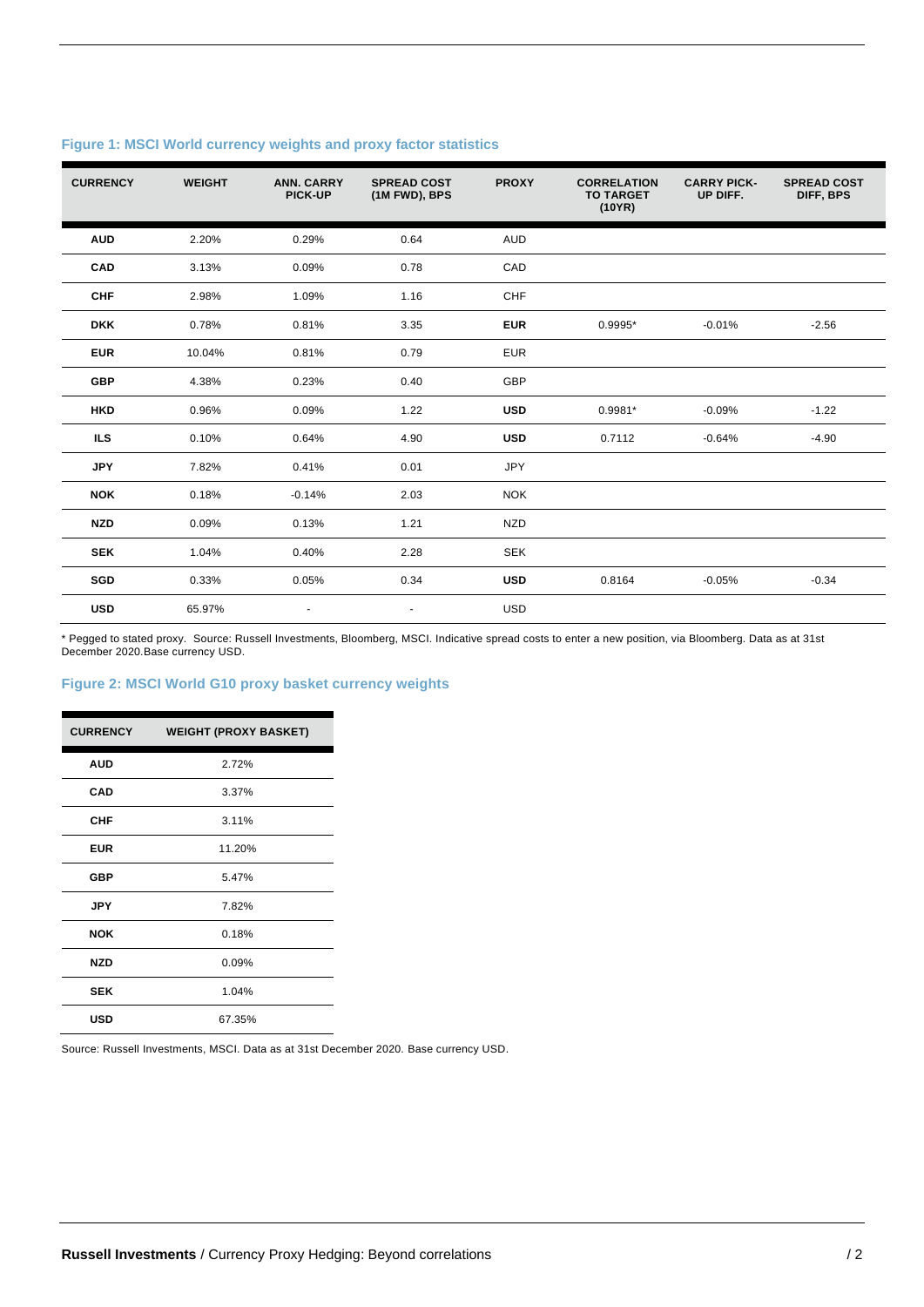

#### **Figure 3: MSCI World hedged to USD G10 proxy basket vs. full basket - 10yr analysis**

Benchmark

Source: Russell Investments. Data as at 31st December 2020. Any past performance is not necessarily a guide to future performance.

#### **Figure 4: Excess returns of MSCI World hedged to USD - G10 proxy basket vs. full basket**



Source: Russell Investments. Data as at 31st December 2020. Any past performance is not necessarily a guide to future performance.

#### **Figure 5: Tracking error and excess returns of MSCI World hedged to USD - G10 proxy basket vs. full basket**

| <b>Monthly Tracking Error</b>      | 0.01%     |
|------------------------------------|-----------|
| <b>Annualised Tracking Error</b>   | 0.02%     |
| <b>Minimum Month Excess Return</b> | $-0.02\%$ |
| <b>Mean Month Excess Return</b>    | $0.00\%$  |
| <b>Maximum Month Excess Return</b> | 0.03%     |
| <b>R-Squared</b>                   | 1.0000    |

Source: Russell Investments. Data as at 31st December 2020.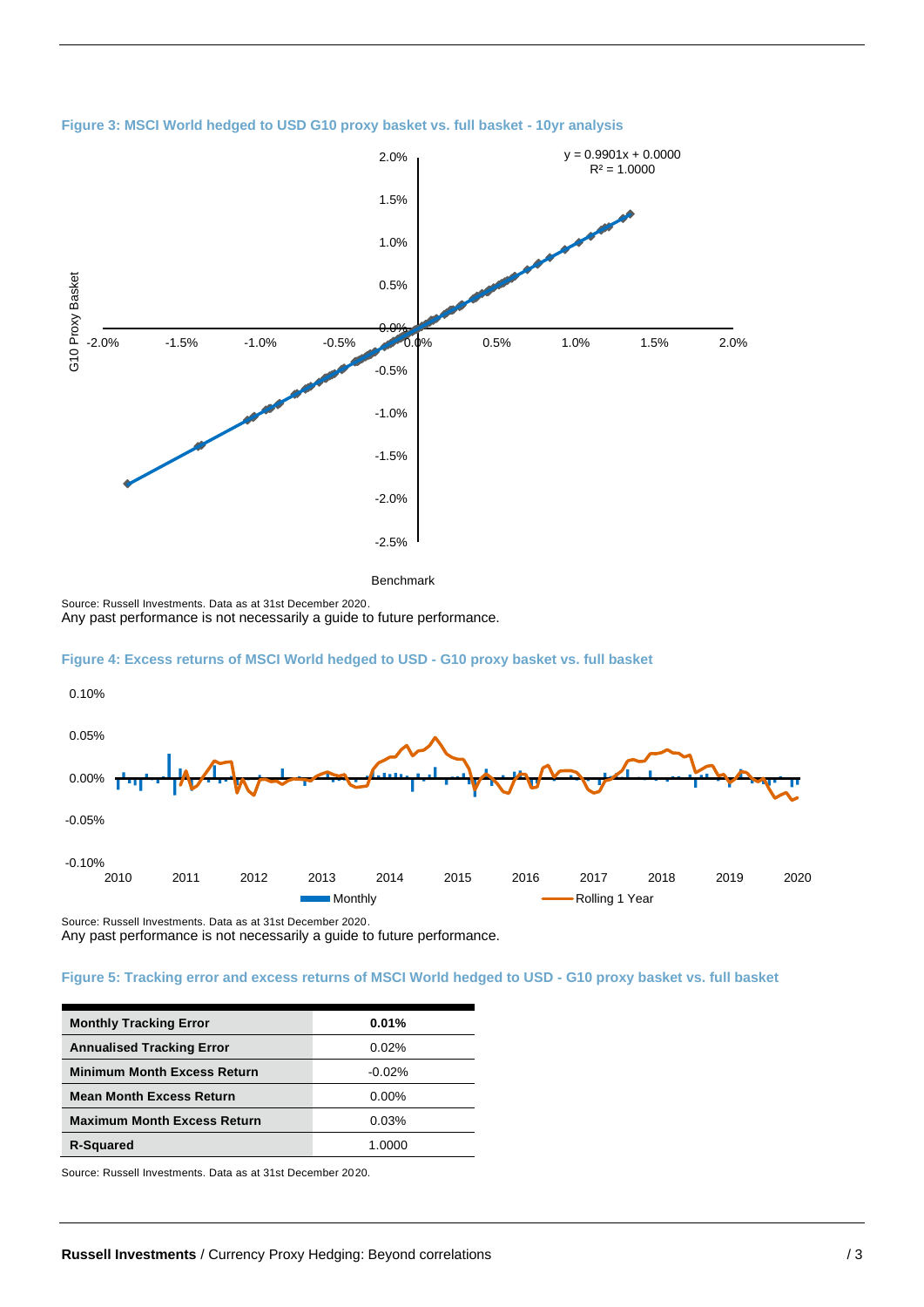## **What makes a good proxy?**

Proxy selections can be detrimental if a naïve approach is taken. For example, simply choosing a highly correlated currency as a substitute for a proxy target completely ignores factors such as the interest rate differential. Robust analyses should consider several factors, which includes correlation analyses, but also the exchange rate regime, cost of carry, liquidity and materiality.

## **Correlations**

While correlations are useful for proxy selections, a currency manager must be conscious of sample bias when conducting correlation analyses. Capturing a relatively large sample (say ten years) can result in ignoring a regime shift. On the other hand, a dataset with a short horizon (say one year) implicitly expects persistence of present market dynamics. An appropriate middle ground may be to compare correlations using several data sets, using various time horizons, essentially confirming whether correlations hold across time. These expansive analyses provide for a more rigorous and less generalist study, reducing the probability of evanescent correlations.

Correlation analyses also present a mathematical conundrum when dealing with currency pairs. That is, we cannot measure the correlation of the base currency itself to the proxy target currency. We can look at an example to illustrate this point. Let's say we are a U.S. investor, hedging our foreign currency exposures and as part of that we would like to substitute HKD for a proxy. For this purpose we may decide to assess the suitability of USD as a proxy for HKD. However, mathematically speaking, there is no correlation between HKD/USD and USD/USD because a correlation does not exist between a variable and a constant (where our constant is USD/USD = 1).

In fact, tying oneself to correlations as the absolute arbiter of proxy selections can be misleading. Continuing with our HKD/USD example: a 5-year comparison of correlations suggests there is no currency that would make a good proxy for HKD (see Figure 6). While most pairs exhibit positive correlation, the correlation coefficients are close to 0. Therefore, ignoring other factors, there does not appear to exist a plausible candidate with which to proxy HKD. However, when we introduce additional factors, most importantly the fact that HKD is pegged to USD and that the interest rate differential between the pair is tight, we are presented with a strong proxy in USD. The case of HKD here, as demonstrated, requires the investor to explore factors other than correlations.

#### **Figure 6: 10-year correlation of daily returns.**

| P(X, Y)       | <b>AUDUSD</b> | <b>CADUSD</b> | <b>CHFUSD</b> | <b>EURUSD</b> | <b>GBPUSD</b> | <b>JPYUSD</b> | <b>NOKUSD</b> | <b>NZDUSD</b> | <b>SEKUSD</b> |  |
|---------------|---------------|---------------|---------------|---------------|---------------|---------------|---------------|---------------|---------------|--|
| <b>HKDUSD</b> | 0.2159        | 0.1653        | 0.0501        | 0.1122        | 0.1071        | (0.0074)      | 0.1680        | 0.1827        | 0.1712        |  |

Source: Russell Investments. Data as at 31st December 2020. Emboldened value denotes strongest correlation.

The numeraire (or base currency as the currency of measurement) problem may also be tackled in other ways. Instead of casting the portfolio base currency out of the list of possible proxies, we can construct a new numeraire. This can, for example, simply be an average of other correlations that use a non-base currency numeraire. While far more data intensive, this should not act as a barrier for such analysis. Figure 7 appends a custom numeraire correlation to measure the suitability of USD as a proxy for HKD for a USD based investor. The result is a manifestation of the pegged regime of the HKD – all else equal, an almost perfect proxy exists in USD from the perspective of correlations. The composition of "XYZUSD" is an average of the USDHKD correlations using numeraires of EUR, GBP, and JPY.

**Figure 7: 10-year correlation of daily returns using custom numeraire.**

| P(X, Y)       |        | AUDUSD CADUSD CHFUSD EURUSD GBPUSD JPYUSD NOKUSD NZDUSD SEKUSD XYZUSD                                       |                 |        |          |        |        |        |        |
|---------------|--------|-------------------------------------------------------------------------------------------------------------|-----------------|--------|----------|--------|--------|--------|--------|
| <b>HKDUSD</b> | 0.2159 | 0.1653                                                                                                      | 0.0501   0.1122 | 0.1071 | (0.0074) | 0.1680 | 0.1827 | 0.1712 | 0.9979 |
|               |        | Source: Russell Investments. Data as at 31st December 2020. Emboldened value denotes strongest correlation. |                 |        |          |        |        |        |        |

## **Exchange Rate Regime**

Several factors underpin the movement of currencies, with varying degrees of predictability. The starting point for analysing any currency should be the current state of the exchange rate regime within which a currency exists. Developed market currencies are typically free-floating, whereas certain currencies in the emerging markets universe operate under managed exchange rate regimes. These regimes are sometimes official hard currency pegs, or otherwise managed more loosely around a peg.

At the same time, nations around the world understand the power of relative currency prices as a lever for economic growth and stabilisation. On the other hand, nations must be careful not to disincentivise or disenfranchise market participants through overtly manipulative currency market interventions.

In the case of an official currency peg, that can in fact provide us with a de facto proxy currency without needing to explore other factors that indicate a strong proxy. However, once a currency peg is identified, it is important to apply a qualitative view on the stability of the current peg and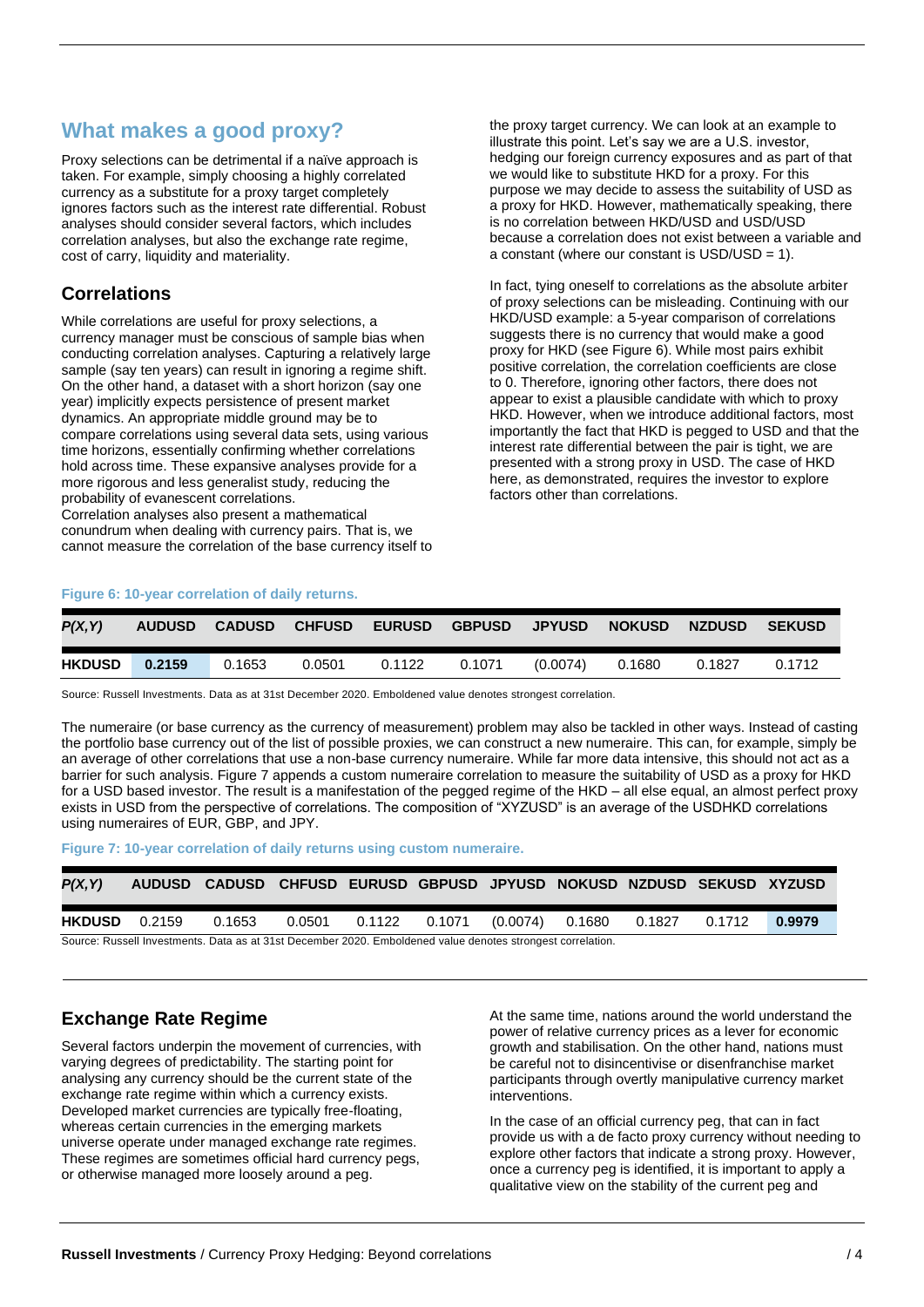remain abreast of country- or currency-specific developments that may impact the robustness of the peg. We will also want to consider the expected direction of change in exchange rates if the peg were to be removed. Oftentimes however, it is not easy to identify if or when a currency peg might be discontinued, yet it remains prudent to periodically review the currencies operating under such regimes.

## **Cost of carry (or the Implied Forward Interest Rate)**

Although strong correlations and stable exchange rate regimes may signal a suitable proxy, we must not ignore the interest rate differential between the currency pair we decide to trade. Entering a short position in a currency resembles the borrowing of that currency and simultaneous lending of the base currency for delivery at a time in the future. The forward points achieved at execution thus broadly represent the short-term interest rate differential between the two economies. If the interest rate differential is positive in favour of the traded (foreign) currency, that means that on a net basis the investor entering a short position in the traded currency must effectively pay an implicit cost to hedge that currency. This 'cost of carry' is an important consideration when choosing proxies.

## **Liquidity and trading costs**

Proxy hedging may be beneficial in cases where sizing presents problems. For instance, a portfolio that exhibits large monthly turnover in currencies with low average daily volumes could contain potential proxy targets. Otherwise the portfolio may suffer from high trading costs to the detriment of performance.

Spread costs in more readily traded currency pairs tend to be significantly lower than in currency pairs with lower volume. To support transparency and gauge the full effects of proxy hedging, these explicit costs are important to factor into decisions. Indeed, employing a proxy currency that results in higher explicit trading costs should be justified by statistically significant results in the analysis of other factors (e.g., strong positive correlations, beneficial carry differential).

## **Materiality**

Certain currencies in the hedge basket could have a de minimis weight such that it may be sensible to either proxy hedge or even to leave these currencies unhedged. Not hedging is an active choice, which should be informed by proxy analyses. Otherwise, the portfolio may realise higher tracking error than preferred, particularly in the case where several currencies with insignificant weightings (that together sum to a material amount) are left unhedged.

To benefit from reduced trade frequency, targets should ideally be proxied to currencies that already exist in the portfolio or they should be left unhedged. This is particularly relevant in the case of currencies with an insignificant weighting, in order to avoid executing nominally very small trades when working within hedge ratio tolerance bands. Avoiding the direct trading of these currencies saves costs (ticket charges and potential collateralisation requirements), while not introducing any material tracking error given the currencies' immaterial weighting.

## **Proxy hedging in a volatile environment**

Ensuing volatility from the COVID-19 virus outbreak provided a period of heightened volatility which we can evaluate from the perspective of proxy hedging. We can use our earlier example of a USD investor implementing proxies to hedge a G10-only derivative of the MSCI World basket. Currency volatility started to climb at the end of February as news of virus contagion poured through. It only accelerated through March, as authorities worldwide imposed lockdowns. For our study, we can look at the return differential between currency hedging using the proxy basket and the full MSCI World basket (see Figure 8 and Figure 9). To provide more useful insights, the results are defined by proxy choices based on analysis as of December 2019 to measure effectiveness during periods beyond that which informed those choices.

During March 2020, the G10 proxy basket performed in line with the full basket. The same materialised in April, thus validating proxy choices for these two particularly volatile months. We can adjust our proxies to illustrate a situation where proxies may not perform in line with the benchmark despite strong historical correlation. Figure 10 shows the results from our same G10 proxy basket with one small change: SGD is now proxied with AUD (the currency with the second highest correlation, 0.7313, as at 31st December 2019) instead of USD. We witness some deviations between the new proxy basket and the full benchmark basket, albeit perfectly offsetting one another over two months. The magnitudes of the differences of the full (unweighted) currency returns are large, cementing the importance of two particular points we have made in this paper: materiality and data. If the SGD weighting had been significantly larger, the proxy hedge would have suffered from a greater deviation from the full basket. For an investor, it is the full basket that is the target benchmark against which performance is measured.

To put this into perspective: for March 2020, each 2.33 percentage point of over- or under-performance of AUD (our proxy) relative to SGD (our target) resulted in a 1 basis point over- or under-performance against the benchmark (full) basket. Clearly, the immaterial weighting of SGD in the full basket cushions a deeper impact upon a return mismatch. If the weight of SGD had been 0.86% instead of 0.43%, then a smaller 1.16 percentage point return difference would be sufficient to generate a 1 basis point deviation relative to the benchmark basket.

At this point we can highlight the importance of data. Ultimately, a dataset (and back-testing) should sufficiently support a correlation analysis as far as it is a key input in selecting a proxy. Given that a currency hedging programme typically is not put in place for very short time horizons, it is important that a proxy basket does not exhibit directional correlation breakdowns. This may be ascertained from testing and is prevalent in our example with the new basket where we see an opposite deviation. Market stresses such as we have witnessed require extra diligence in monitoring positions, for all investors.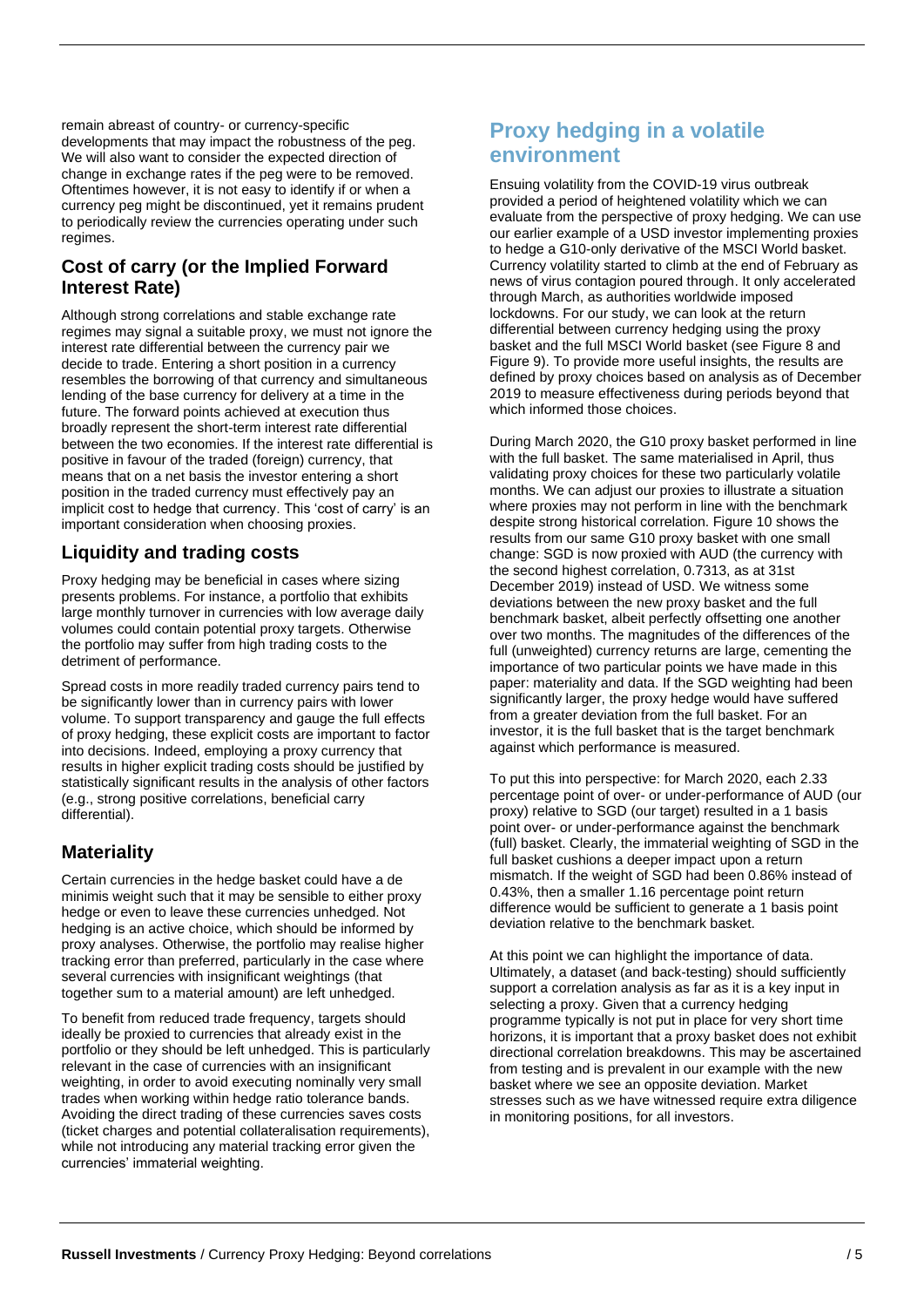## **Figure 8: MSCI World Currency Hedge Only Returns for March and April 2020**

#### **MARCH APRIL**

| <b>CURRENCY</b> | <b>WEIGHT</b> | <b>RETURN</b> | <b>WEIGHTED</b><br><b>RETURN</b> | <b>CURRENCY</b> | <b>WEIGHT</b> | <b>RETURN</b> |
|-----------------|---------------|---------------|----------------------------------|-----------------|---------------|---------------|
| <b>AUD</b>      | 2.30%         | 5.15%         | 0.12%                            | <b>AUD</b>      | 1.95%         | $-6.95%$      |
| CAD             | 3.49%         | 5.69%         | 0.20%                            | <b>CAD</b>      | 3.01%         | $-2.45%$      |
| <b>CHF</b>      | 3.25%         | 0.20%         | 0.01%                            | <b>CHF</b>      | 3.43%         | $-0.08%$      |
| <b>DKK</b>      | 0.65%         | 0.19%         | 0.00%                            | <b>DKK</b>      | 0.70%         | 0.26%         |
| <b>EUR</b>      | 10.54%        | 0.31%         | 0.03%                            | <b>EUR</b>      | 9.74%         | 0.30%         |
| <b>GBP</b>      | 5.20%         | 3.01%         | 0.16%                            | <b>GBP</b>      | 4.78%         | $-1.66%$      |
| <b>HKD</b>      | 1.12%         | $-0.53%$      | $-0.01%$                         | <b>HKD</b>      | 1.10%         | 0.01%         |
| ILS.            | 0.11%         | 1.47%         | 0.00%                            | ILS.            | 0.11%         | $-1.81%$      |
| <b>JPY</b>      | 8.06%         | 0.26%         | 0.02%                            | <b>JPY</b>      | 8.66%         | $-0.79%$      |
| <b>NOK</b>      | 0.19%         | 9.81%         | 0.02%                            | <b>NOK</b>      | 0.17%         | $-2.73%$      |
| <b>NZD</b>      | 0.10%         | 4.45%         | 0.00%                            | <b>NZD</b>      | 0.10%         | $-4.09%$      |
| <b>SEK</b>      | 0.91%         | 2.30%         | 0.02%                            | <b>SEK</b>      | 0.85%         | $-1.36%$      |
| SGD             | 0.43%         | 2.00%         | 0.01%                            | <b>SGD</b>      | 0.38%         | $-1.10%$      |
| <b>USD</b>      | 63.64%        | 0.00%         | 0.00%                            | <b>USD</b>      | 65.04%        | 0.00%         |
| <b>TOTAL</b>    |               |               | 0.58%                            | <b>TOTAL</b>    |               |               |

| <b>CURRENCY</b> | <b>WEIGHT</b> | <b>RETURN</b> | <b>WEIGHTED</b><br><b>RETURN</b> |
|-----------------|---------------|---------------|----------------------------------|
| <b>AUD</b>      | 1.95%         | $-6.95%$      | $-0.14%$                         |
| CAD             | 3.01%         | $-2.45%$      | $-0.07%$                         |
| <b>CHF</b>      | 3.43%         | $-0.08%$      | $0.00\%$                         |
| <b>DKK</b>      | 0.70%         | 0.26%         | $0.00\%$                         |
| <b>EUR</b>      | 9.74%         | 0.30%         | 0.03%                            |
| <b>GBP</b>      | 4.78%         | $-1.66%$      | $-0.08%$                         |
| <b>HKD</b>      | 1.10%         | 0.01%         | $0.00\%$                         |
| <b>ILS</b>      | 0.11%         | $-1.81%$      | 0.00%                            |
| <b>JPY</b>      | 8.66%         | $-0.79%$      | $-0.07%$                         |
| <b>NOK</b>      | 0.17%         | $-2.73%$      | 0.00%                            |
| <b>NZD</b>      | 0.10%         | $-4.09%$      | $0.00\%$                         |
| <b>SEK</b>      | 0.85%         | $-1.36%$      | $-0.01%$                         |
| <b>SGD</b>      | 0.38%         | $-1.10%$      | 0.00%                            |
| <b>USD</b>      | 65.04%        | 0.00%         | $0.00\%$                         |
| <b>TOTAL</b>    |               |               | $-0.35%$                         |

Source: Russell Investments, MSCI. Data as at 30<sup>th</sup> April 2020.Base currency USD. Any past performance is not necessarily a guide to future performance.

## **Figure 9: MSCI World G10 Proxy Currency Hedge Only Returns for March and April 2020.**

#### **MARCH APRIL**

| <b>CURRENCY</b> | <b>WEIGHT</b> | <b>RETURN</b> | <b>WEIGHTED</b><br><b>RETURN</b> |
|-----------------|---------------|---------------|----------------------------------|
| <b>AUD</b>      | 2.30%         | 5.15%         | 0.12%                            |
| <b>CAD</b>      | 3.49%         | 5.69%         | 0.20%                            |
| <b>CHF</b>      | 3.25%         | 0.20%         | 0.01%                            |
| <b>EUR</b>      | 11.19%        | 0.31%         | 0.03%                            |
| <b>GBP</b>      | 5.20%         | 3.01%         | 0.16%                            |
| <b>JPY</b>      | 8.06%         | 0.26%         | 0.02%                            |
| <b>NOK</b>      | 0.19%         | 9.81%         | 0.02%                            |
| <b>NZD</b>      | 0.10%         | 4.45%         | $0.00\%$                         |
| <b>SEK</b>      | 0.91%         | 2.30%         | 0.02%                            |
| <b>USD</b>      | 65.31%        | $0.00\%$      | $0.00\%$                         |
| <b>TOTAL</b>    |               |               | 0.58%                            |

| <b>CURRENCY</b> | <b>WEIGHT</b> | <b>RETURN</b> | <b>WEIGHTED</b><br><b>RETURN</b> |
|-----------------|---------------|---------------|----------------------------------|
| <b>AUD</b>      | 1.95%         | $-6.95%$      | $-0.14%$                         |
| <b>CAD</b>      | 3.01%         | $-2.45%$      | $-0.07%$                         |
| <b>CHF</b>      | 3.43%         | $-0.08%$      | $0.00\%$                         |
| <b>EUR</b>      | 10.44%        | 0.30%         | 0.03%                            |
| <b>GBP</b>      | 4.78%         | $-1.66%$      | $-0.08%$                         |
| <b>JPY</b>      | 8.66%         | $-0.79%$      | $-0.07%$                         |
| <b>NOK</b>      | 0.17%         | $-2.73%$      | 0.00%                            |
| <b>NZD</b>      | 0.10%         | $-4.09%$      | 0.00%                            |
| <b>SEK</b>      | 0.85%         | $-1.36%$      | $-0.01%$                         |
| USD             | 66.62%        | $0.00\%$      | 0.00%                            |
| <b>TOTAL</b>    |               |               | $-0.35%$                         |

Source: Russell Investments, MSCI. Data as at 30th April 2020. Proxies: EUR for DKK, USD for HKD, ILS and SGD. Base currency USD. Any past performance is not necessarily a guide to future performance.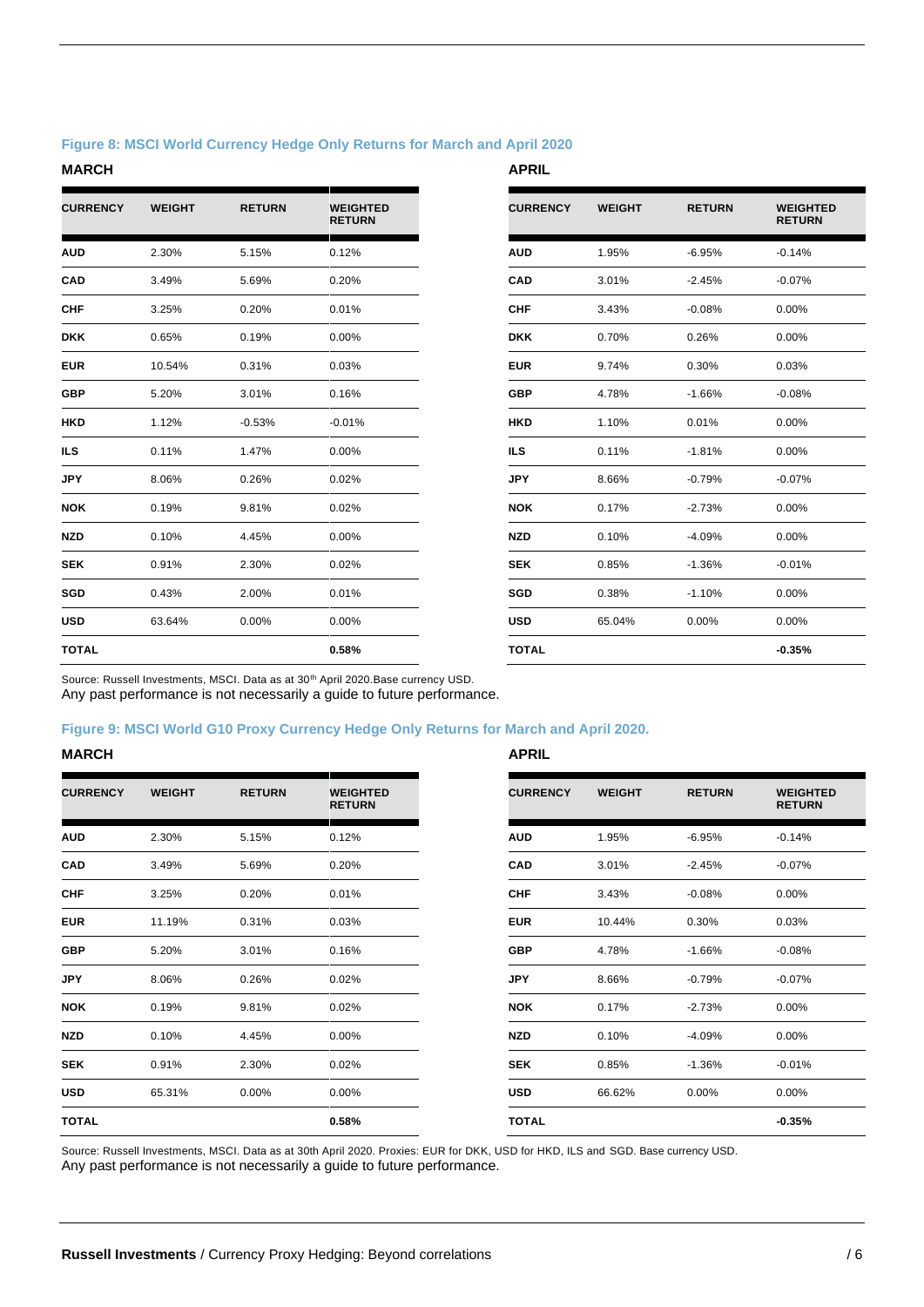#### **Figure 10: MSCI World G10 Proxy Currency Hedge Only Returns for March and April 2020.**

#### **MARCH APRIL**

| <b>CURRENCY</b> | <b>WEIGHT</b> | <b>RETURN</b> | <b>WEIGHTED</b><br><b>RETURN</b> |
|-----------------|---------------|---------------|----------------------------------|
| <b>AUD</b>      | 2.73%         | 5.15%         | 0.14%                            |
| <b>CAD</b>      | 3.49%         | 5.69%         | 0.20%                            |
| <b>CHF</b>      | 3.25%         | 0.20%         | 0.01%                            |
| <b>EUR</b>      | 11.19%        | 0.31%         | 0.03%                            |
| <b>GBP</b>      | 5.20%         | 3.01%         | 0.16%                            |
| <b>JPY</b>      | 8.06%         | 0.26%         | 0.02%                            |
| <b>NOK</b>      | 0.19%         | 9.81%         | 0.02%                            |
| <b>NZD</b>      | 0.10%         | 4.45%         | 0.00%                            |
| <b>SEK</b>      | 0.91%         | 2.30%         | 0.02%                            |
| <b>USD</b>      | 64.88%        | 0.00%         | 0.00%                            |
| <b>TOTAL</b>    |               |               | 0.60%                            |

Source: Russell Investments, MSCI. Data as at 30th April 2020. Proxies: EUR for DKK, USD for HKD and ILS and AUD for SGD. Base currency USD. Any past performance is not necessarily a guide to future performance.

## **Emerging market currencies**

It has long been understood that emerging market currencies are generally expensive to hedge resulting from high interest rates. Spread costs also tend to be wider given the lower volume in many emerging market currencies. Further, non-deliverable forwards which span various emerging market currencies generally require

collateralisation. Ideas concerning how to calibrate these currency exposures, or structuring hedging strategies for them is beyond the scope of this paper. However, it is useful to briefly cover one aspect of emerging market currency hedging – that is the use of developed market proxies. We can conduct a simple study by using correlations to generate a developed market proxy basket out of the MSCI All Country World Index (ACWI).

#### **Figure 11: MSCI ACWI Unweighted Currency Hedge Only Returns for March and April 2020.**



Source: Russell Investments, MSCI. Data as at 30th April 2020. Base currency USD. Any past performance is not necessarily a guide to future performance.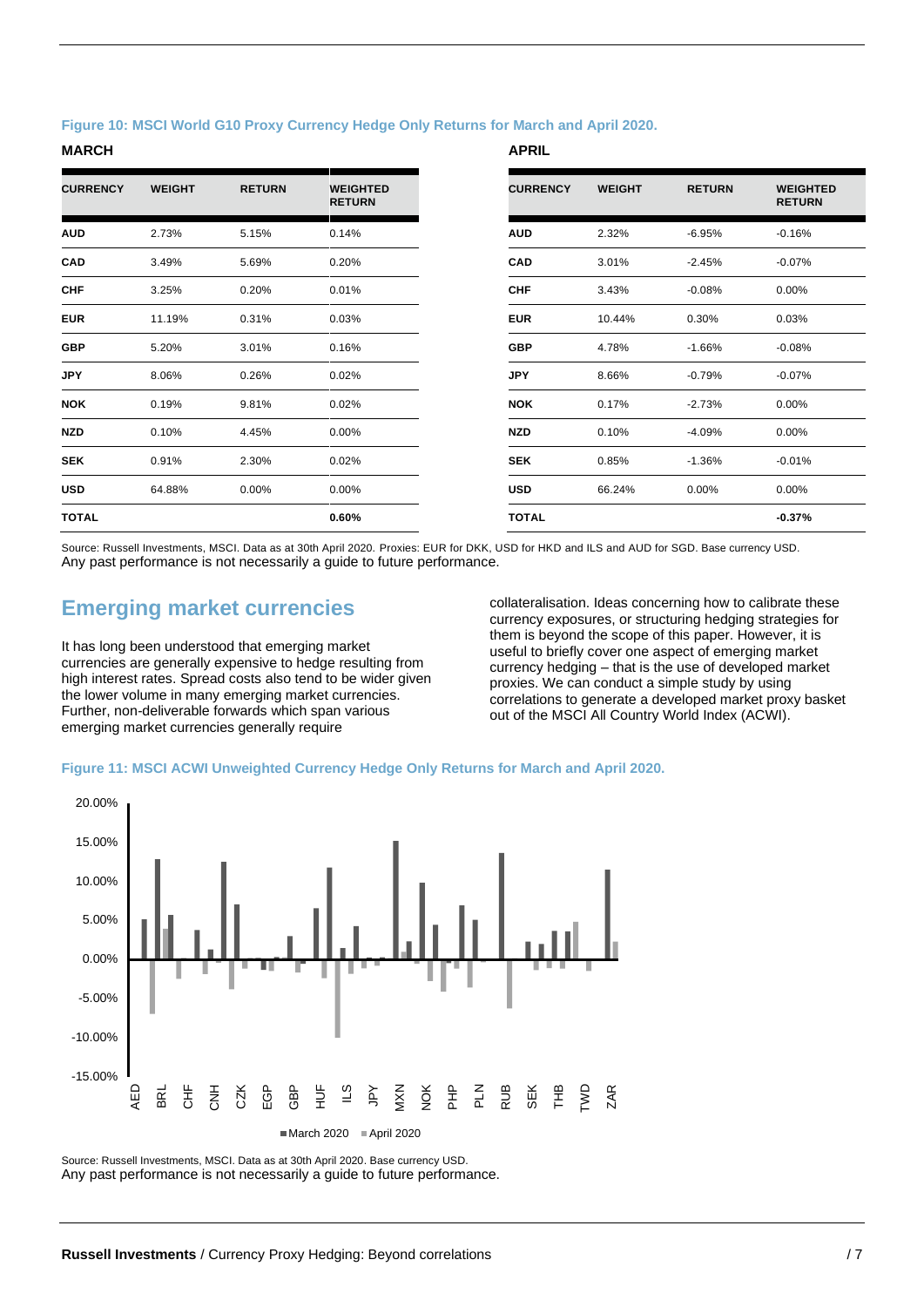



Source: Russell Investments, MSCI. Data as at 31st March 2020. Developed market proxies used for all emerging market currenci es. Base currency USD. Any past performance is not necessarily a guide to future performance.



**Figure 13: MSCI ACWI Developed Market Proxy Weighted Currency Hedge Only Returns for April 2020.**

Source: Russell Investments, MSCI. Data as at 30th April 2020. Developed market proxies used for all emerging market currencies. Base currency USD. Any past performance is not necessarily a guide to future performance.